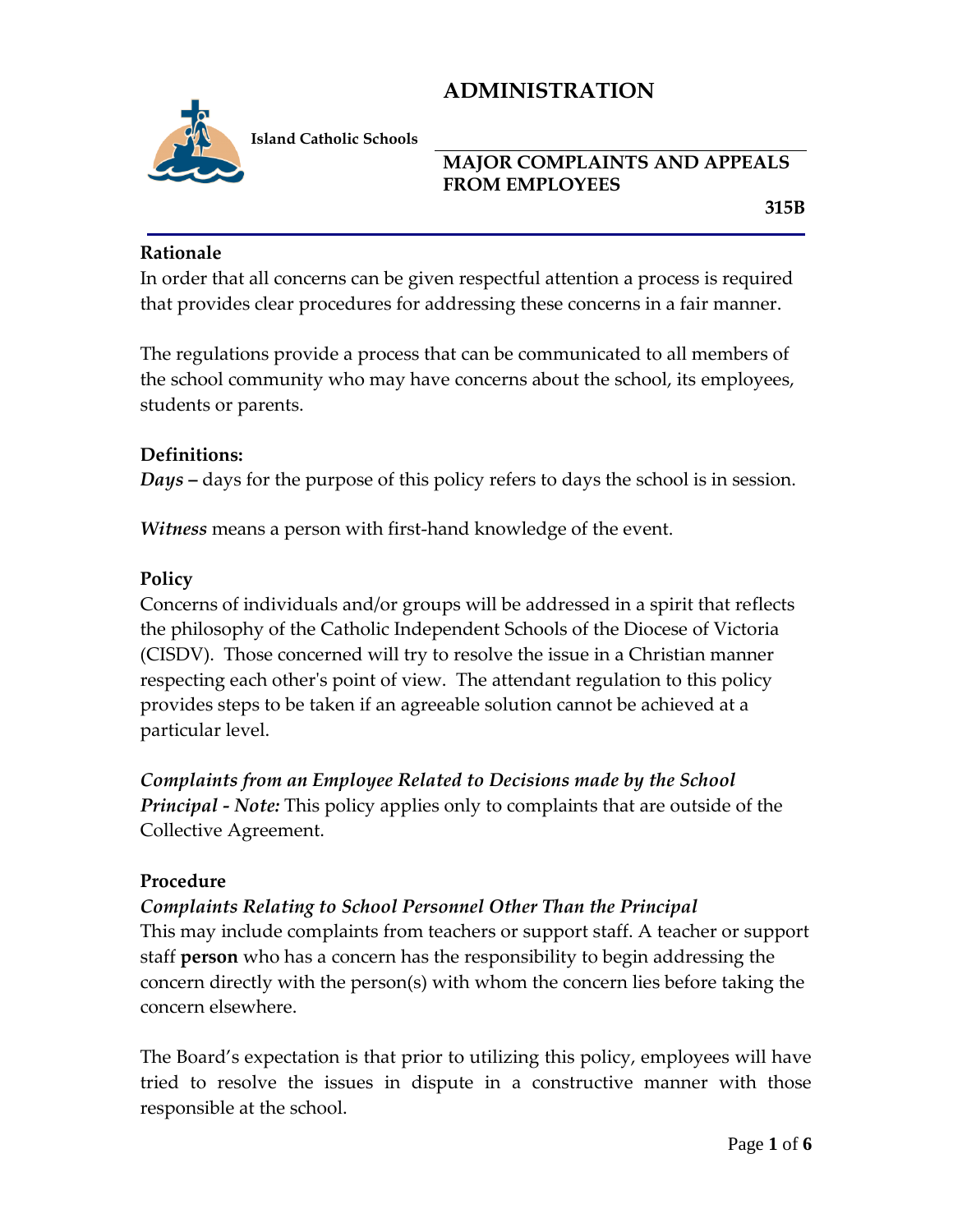

**Island Catholic Schools** 

## **MAJOR COMPLAINTS AND APPEALS FROM EMPLOYEES**

 **315B**

The Board of Director's expectation is that appeals will be initiated within seven (7) days of the date that the employee was informed of the decision, unless the employee can demonstrate that there are reasonable grounds to extend this deadline (e.g. the employee have been involved in discussions to resolve the issue which is the subject of the appeal).

An appeal or major complaint where the desired outcome has financial implications should be forwarded to the Board of Directors for review.

#### **If the complaint relates to the Principal begin at step 3.**

- 1. Step One: If no agreeable solution is achieved, the complainant may within 7 days refer **his/her** concern in writing to the school Principal together with any relevant written material.
- 2. Step Two: The school Principal will gather any relevant information about the concern and meet with both parties. At this meeting the Principal will:
	- review all available information
	- refer to any relevant school or CISDV policies
	- document the proceeding
	- assist the parties to reach an agreeable solution OR
	- adjourn the meeting and seek further consultation.

After considering all the relevant information and if no agreeable solution is reached, the Principal will make a decision in regard to the issue. This decision, with reasons, is to be conveyed to both parties orally and in writing.

3. Step Three: If the complainant is not satisfied with the decision of the Principal **he/she** may within 7 days of receiving the decision of the Principal, refer concerns in writing to the Local School Council who will: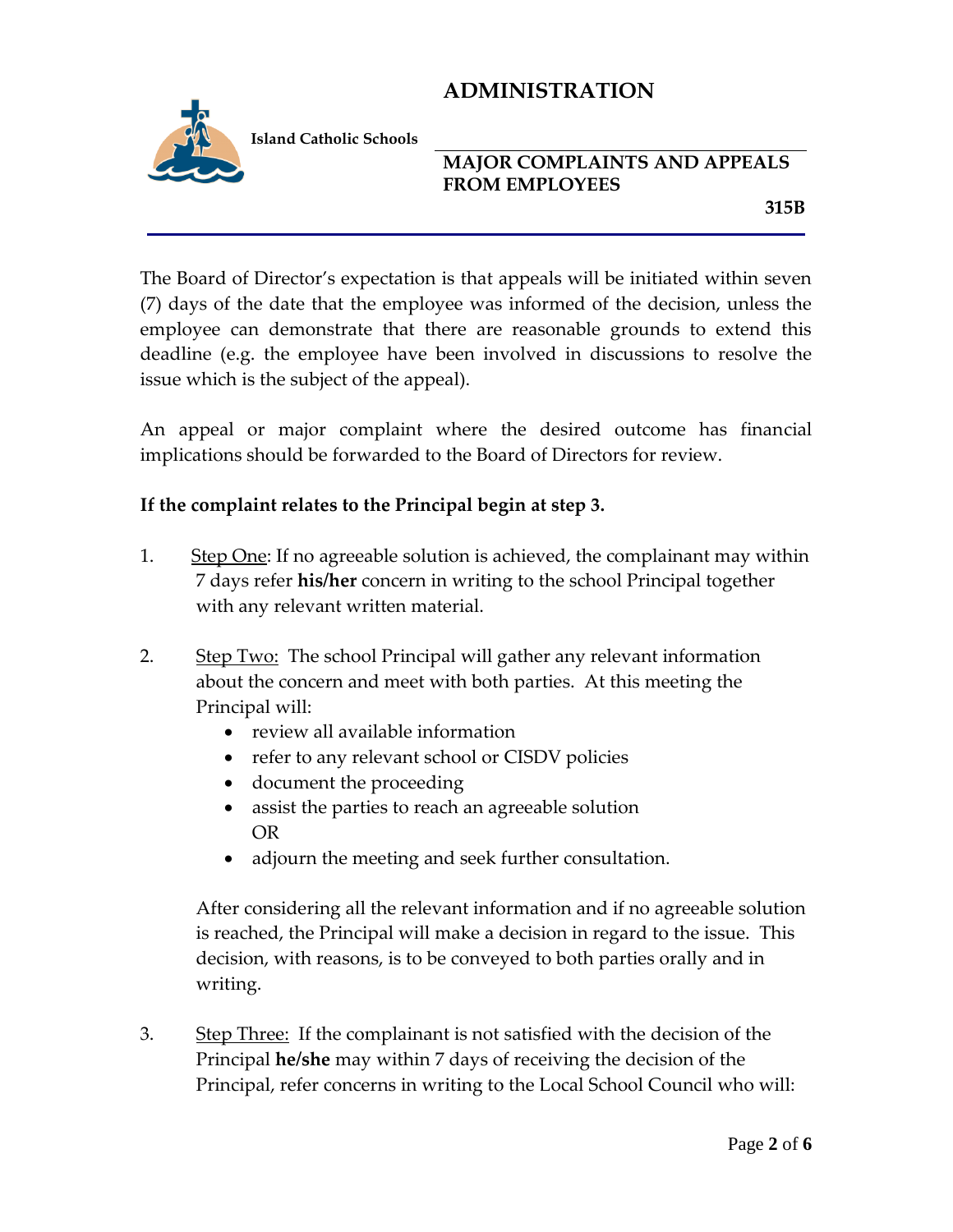

**Island Catholic Schools** 

#### **MAJOR COMPLAINTS AND APPEALS FROM EMPLOYEES**

 **315B**

- review the available information
- form a sub-committee (called LSC Committee) who will meet with both parties to:
	- a) review available information
	- b) document the proceedings
	- c) refer to any additional school or CISDV policies in addition to the ones identified by the complainant and/or principal that are relevant to the appeal
	- d) listen to presentations and responses from both sides
	- e) seek an agreeable solution or if this is not possible, to make a final decision in regard to the appeal.

The procedure to be followed in conducting the hearing is as follows:

- 3.1 Persons Present: At least three members of LSC, Designated Pastor, School Principal, employees in dispute.
- 3.2 The LSC Committee will review school or CISDV policies relevant to the appeal.
- 3.3 The chairperson or a designated member of the Local School Council will chair the meeting.
- 3.4 The chairperson will provide an overview of process for the appeal.
- 3.5 Principal will give his/her report on the issue(s) which precipitated the decision under appeal.
- 3.6 The employees are provided the opportunity to speak about the dispute under appeal and/or question the contents of Principal's report.
- 3.7 LSC Committee members ask questions of the Principal and/or employees.
- 3.8 LSC Committee may determine the need to speak to witnesses of the event leading to the decision under appeal.
- 3.9 LSC Committee, Principal, and/or employees reconvene for final comments.
- 3.10 Employees and principal are thanked and dismissed.
- 3.11 LSC Committee may choose to make a recommendation of a solution that may be agreeable to both parties. If the parties are not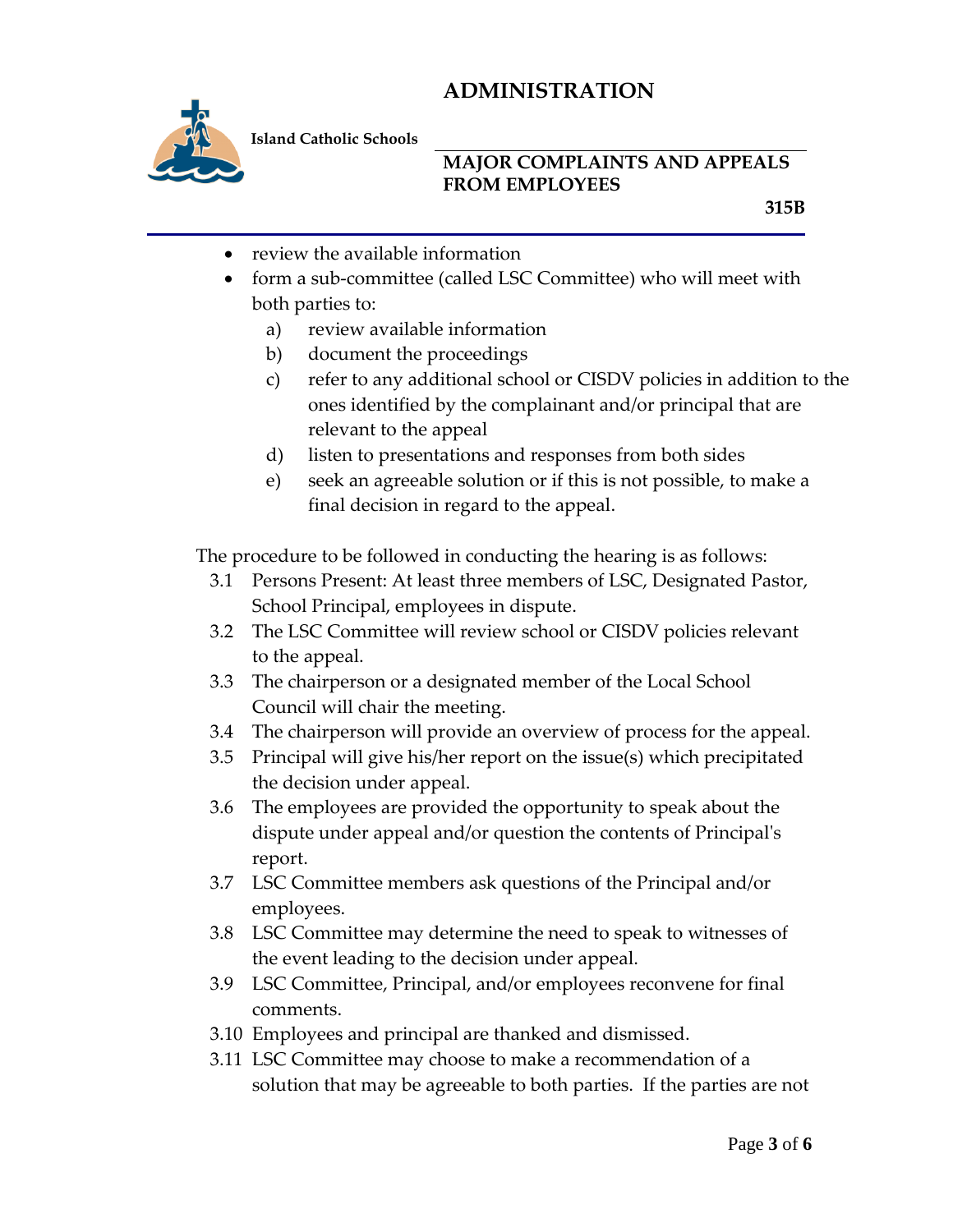

**Island Catholic Schools** 

#### **MAJOR COMPLAINTS AND APPEALS FROM EMPLOYEES**

agreeable to the suggested solution, the LCS Committee will make a final decision on the appeal.

- 3.12 The decision of the LSC Committee will be communicated through the Local School Council Chairperson by telephone to the principal and the employees and confirmed by letter.
- 3.13 The complainant will be notified of their right to appeal to the Board of Directors within 7 days of receiving their decision.
- 3.14 The decision of the LSC Committee is communicated at the next regular meeting of council (in camera).
- 4. Step Four: If the complainants files an appeal within 7 days, the Board of Directors will form a sub-committee of a minimum of 2 members and the Superintendent of Schools. They will gather all relevant information and if deemed necessary invite presenters from both sides. The sub-committee will reach a decision and inform both parties in writing.

The decision of the Board is final.

| Reference:       | Approved                                                                                |
|------------------|-----------------------------------------------------------------------------------------|
|                  |                                                                                         |
|                  | Date Approved: November 2001                                                            |
| Cross-reference: | Date(s) Revised:<br>November 2008; Sept. 2009;<br>Sept 2012; Dec 2013; January 28, 2020 |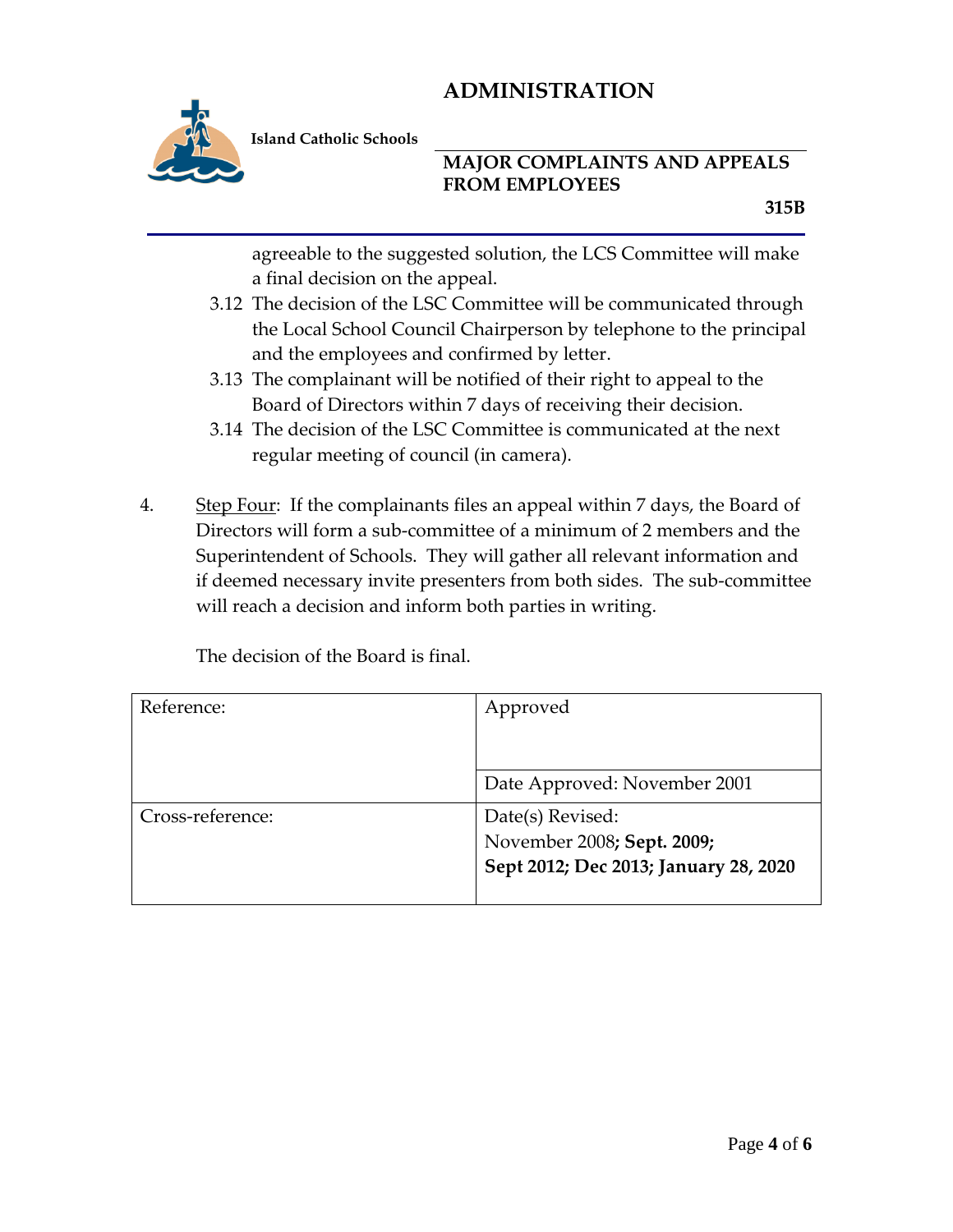

## **CATHOLIC INDEPENDENT SCHOOLS OF THE DICOESE OF VICTORIA 1-4044 NELTHORPE STREET, VICTORIA, BC, V8X 2A1**

**Application for Appeal made by an Employee** 

|  | 1. Information about the employee bringing the appeal: |  |  |  |  |
|--|--------------------------------------------------------|--|--|--|--|
|--|--------------------------------------------------------|--|--|--|--|

| Name of Employee:                       |       |             |                                                                 |  |
|-----------------------------------------|-------|-------------|-----------------------------------------------------------------|--|
| First                                   | Last: |             | <u> 1980 - John Stein, Amerikaansk konstantinopler († 1901)</u> |  |
| Address including Postal Code: ________ |       |             |                                                                 |  |
| Home/Cell Phone:                        |       | Work Phone: |                                                                 |  |

**2. Please list the principal who was involved the decision that is being appealed:**

Principal Name: \_\_\_\_\_\_\_\_\_\_\_\_\_\_\_\_\_\_\_\_\_\_

- **3. State the decision:**
- **4. Please provide information about the decision being appealed:**
- **5. Give Reasons for appealing the decision including any policies you deem relevant to the situation:**